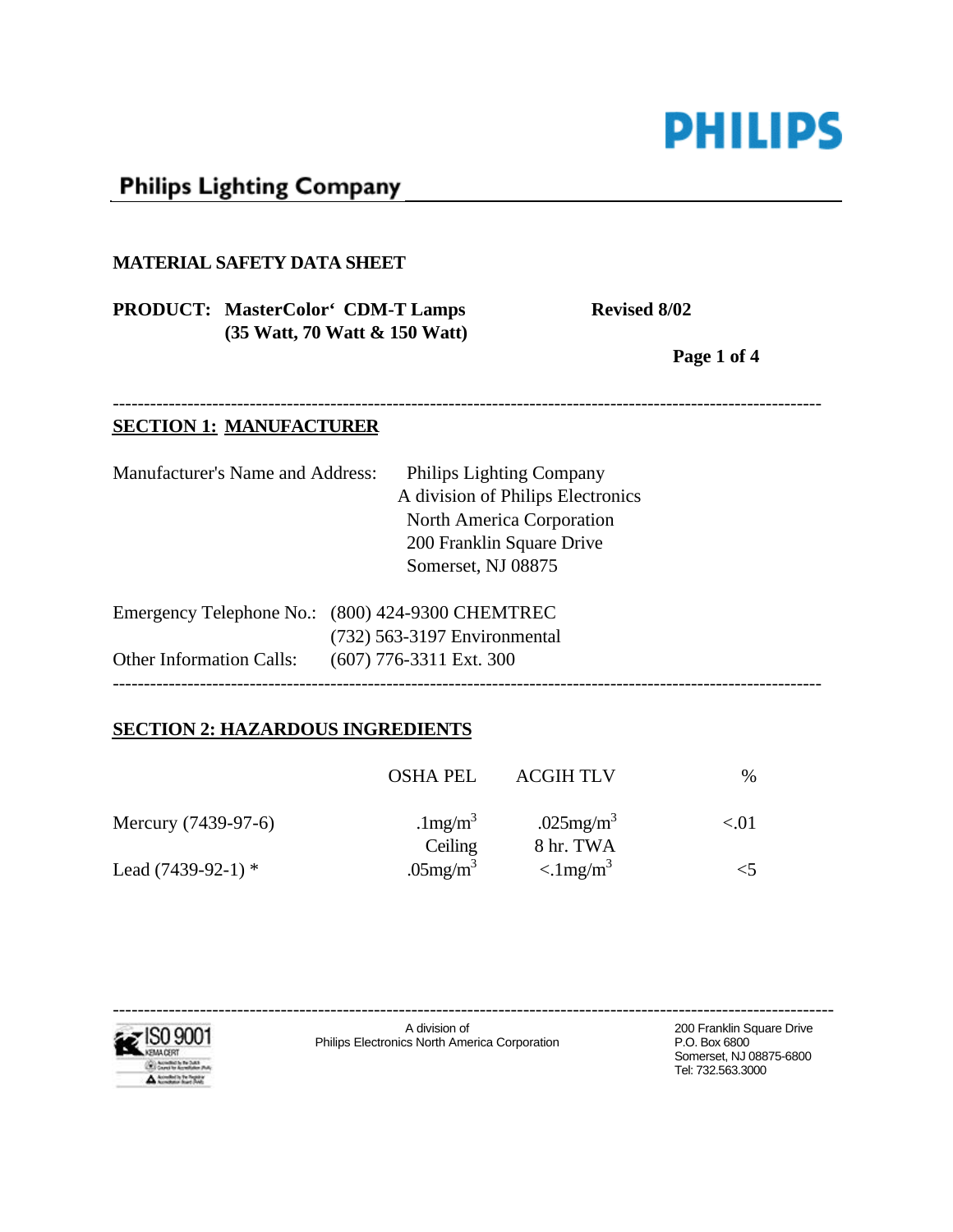### **MasterColor' CDM-T Lamps (35 Watt, 70 Watt & 150 Watt) Page 2 of 4**

|                            | <b>OSHA PEL</b>    | <b>ACGIH TLV</b>   | $\%$          |
|----------------------------|--------------------|--------------------|---------------|
| Sodium Iodide (7681-82-5)  | None Established   |                    | < 0.001       |
| Thallium Iodide(7790-30-9) | $1 \text{ mg/m}^3$ | $1 \text{ mg/m}^3$ | < .0001       |
| Inert Iodine (7553-56-2)   | $1 \text{ mg/m}^3$ | $1 \text{ mg/m}^3$ | < 0.001       |
| Rare Earths                | None Established   |                    | < 0.005       |
| Krypton $85**$             |                    |                    | $15 - 25$ nCi |

\*On TD lamp types Lead is in the solder.

\*\* This material is inside the ceramic arc tube.

### **SECTION 3: CHEMICAL/PHYSICAL DATA**

This item is a light bulb. The outer bulb is quartz glass, and the inner arc tube is ceramic. Other chemical or physical characteristics are not applicable.

--------------------------------------------------------------------------------------------------------------

# **SECTION 4: FIRE AND EXPLOSION DATA**

The outer envelope encloses a ceramic arc tube, which is refractory. There is a partial vacuum within the outer envelope. If the lamp is dropped or struck, a possible implosion could result which would cause flying glass.

Warning: The arc tubes of metal halide lamps are designed to operate under high pressure and at temperatures up to 900• C. If the arc tube ruptures for any reason, the outer bulb might break and pieces of extremely hot glass might be discharged into the surrounding environment, with the associated risk of property damage or personal injury.

--------------------------------------------------------------------------------------------------------------

### **SECTION 5: REACTIVITY DATA**

Stability: Lamp is stable.

------------------------------------------------------------------------------------------------------------------ Incompatibility: Glass Envelope will react with hydrofluoric acid. Caution: If a lamp bulb support is used, be sure to insulate the support electrically so as to avoid possible decomposition to the bulb glass. Polymerization will not occur.

#### **SECTION 6: HEALTH HAZARD DATA**

Warning: These lamps can cause serious skin burn and eye inflammation from short wave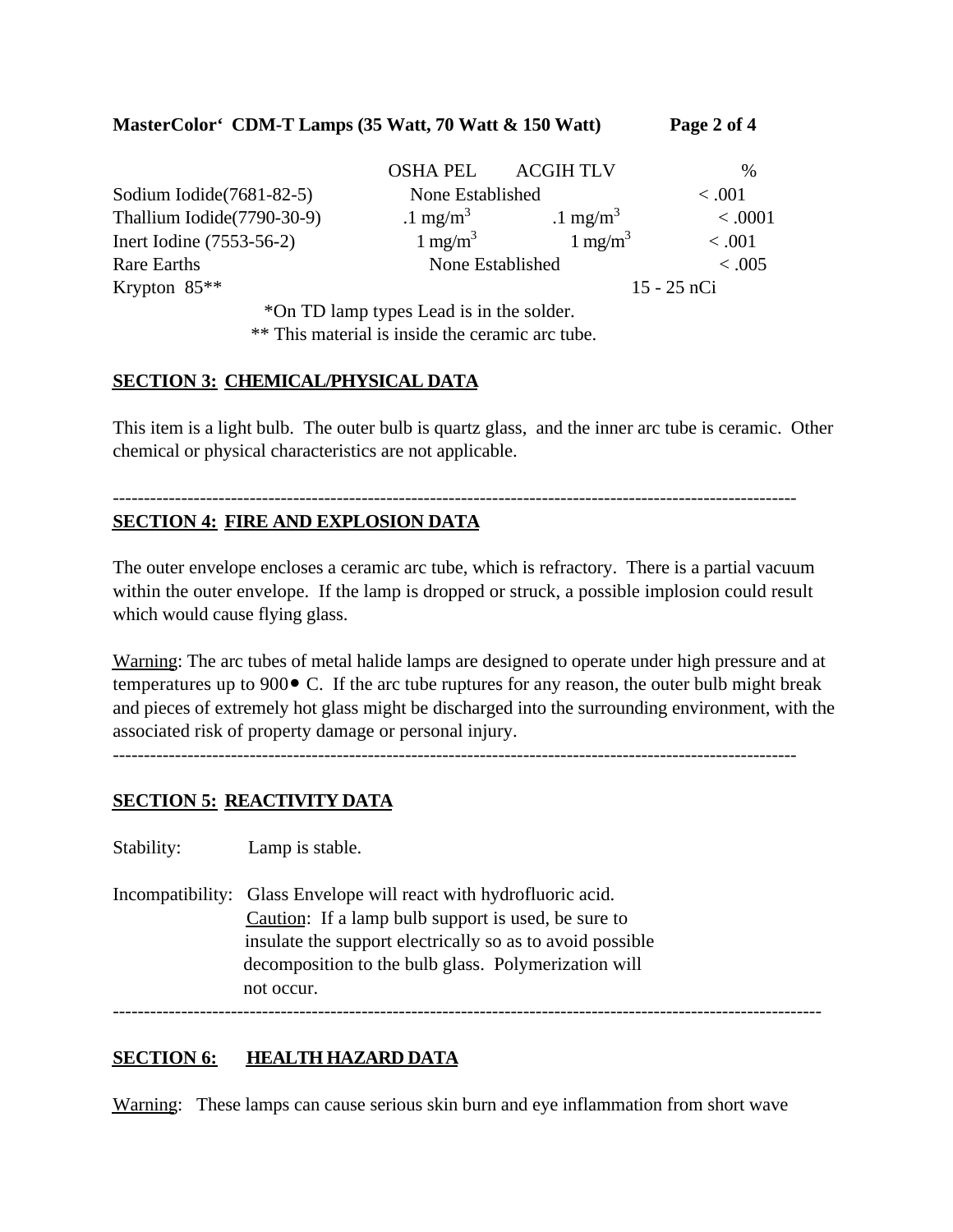# **MasterColor' CDM-T Lamps (35 Watt, 70 Watt & 150 Watt) Page 3 of 4**

ultraviolet radiation if the outer envelope of the lamp is broken or punctured. Do not use where people will remain for more than a few minutes unless adequate shielding or other safety precautions are used. Certain lamps that will automatically extinguish when the outer envelope is broken or punctured are commercially available.

The inner envelope is composed of a ceramic material -- breakage of this envelope may result in some exposure to elemental mercury, iodine compound vapor, as well as small amounts of thallium and other iodides. You should avoid skin contact with any of the contents or fragments.

Thallium is not listed as a carcinogen by NTP, IARC, or OSHA. It is a cumulative poison. It or its salts can be absorbed through intact skin; if they are ingested, they can be absorbed by the gastrointestinal tract.

Thallium acts as a mitotic (affecting cell division) and a general cellular poison. Acute poisoning chiefly affects the central nervous system (CNS) and the GI tract. The ingestion of soluble Thallium salts causes effects rather than the pure metal. Medical conditions aggravated by the long-term exposure -- disorders of the CNS, GI, kidneys, liver, and eyes.

# FIRST AID:

| Eyes:  | Immediately flush eyes, including under the eyelids, gently but thoroughly with                                                                     |
|--------|-----------------------------------------------------------------------------------------------------------------------------------------------------|
| plenty | of running water for at least 15 minutes.                                                                                                           |
| Skin:  | Immediately wash the affected area with soap and water.                                                                                             |
|        | Inhalation: Remove the exposed person to fresh air. Restore and/or support his/her breathing                                                        |
|        | as required.                                                                                                                                        |
|        | Ingestion: Treat as an emergency. If the exposed person is responsive, give him or her several<br>glasses of milk or water -- then induce vomiting. |
|        |                                                                                                                                                     |

 GET MEDICAL HELP FOR ALL EXPOSURES. While the amount of thallium in the arc tube is small, avoid breaking lamps. If lamps are to be broken, use adequate personal protection and ventilation.

-----------------------------------------------------------------------------------------------------------

---------

# **SECTION 7: PRECAUTIONS FOR SAFE HANDLING AND USE**

Normal precautions should be taken for the collection of broken glass.

Waste Disposal Method: At the end of rated life, when this lamp is removed from service, it will be subjected to the current Toxic Characteristic Leaching Procedure (TCLP) prescribed by the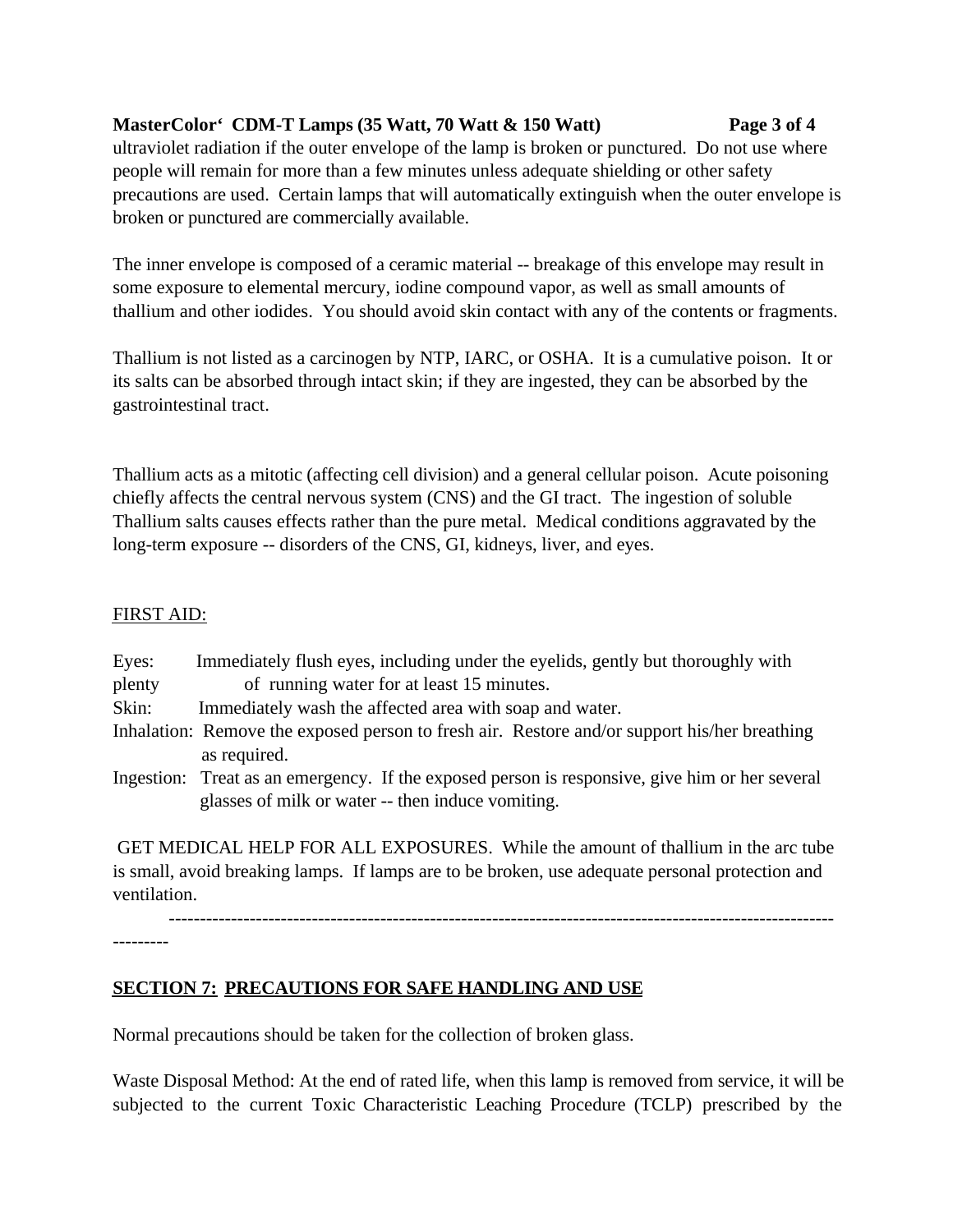### **MasterColor' CDM-T Lamps (35 Watt, 70 Watt & 150 Watt)**

#### **Page 4 of 4**

Environmental Protection Agency. This test is used to determining whether an item is a hazardous waste or a non-hazardous waste under current E. P. A. definition. These lamps would fail the TCLP test and would be considered hazardous under the Universal Waste Rules. Generators should evaluate all of the disposal options, which may be available in the particular state in which the generator's facility is located. The generator should check with federal, state and local officials for their guidance. Philips encourages recycling of its products by qualified recyclers.

#### Safe Handling

 The following Good Lamp Practices must be followed to reduce the possibility of arc tube rupture:

- 1) Turn off lamps at least once per week for at least 15 minutes in systems which are operating on a continuous basis.
- 2) Re-lamp fixtures at or before the end of rated life. Allowing the lamps to operate until they fail is not advised and may increase the possibility of inner arc tube rupture.
- 3) Operate lamp only in its recommended position.
- 4) Operate lamp with proper circuits and auxiliary position.

--------------------------------------------------------------------------------------------------------------

#### **SECTION 8: CONTROL MEASURES**

Respiratory Protection: None. NIOSH-approved respirator might be used if large volumes of lamps are being broken for disposal.

Ventilation: Avoid inhalation of any airborne dust.

Hand and Eye Protection: Should be worn when handling broken inner arc tubes.

-----------------------------------------------------------------

### **SECTION 9: REGULATORY INFORMATION**